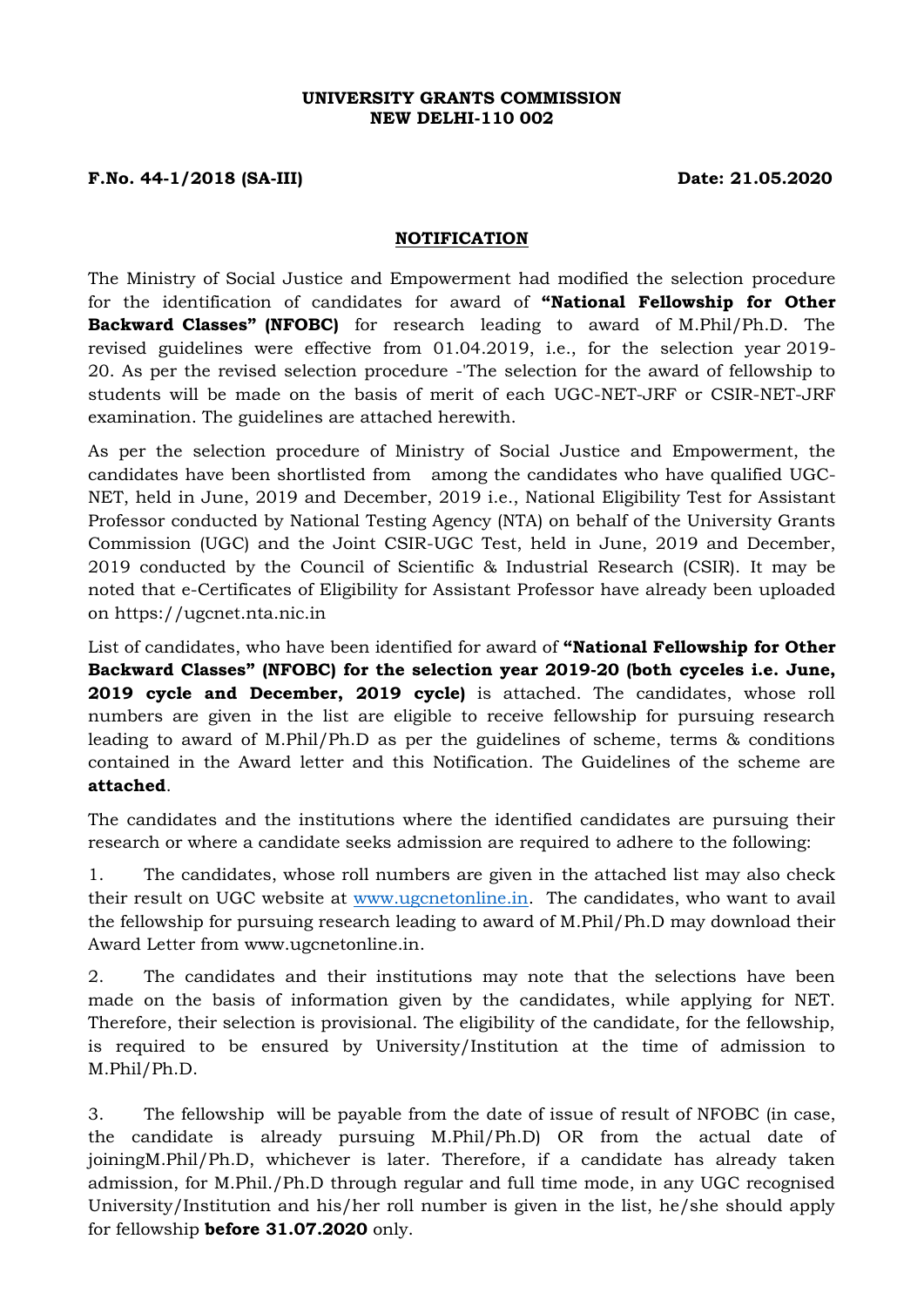4. The identified candidates who have not taken admission/registration are advised to get admission and registration for regular and full time M.Phil/Ph.D in a UGC recognised University/Institution at the first available opportunity but not later than three years from the date of issue of award letter.

5. For claiming the fellowship the candidates are advised to fill in the 'Verification Form cum Joining Report' and submit it to the officials concerned of their institutions. The verification form shall be duly signed/countersigned by the scholar, the Guide, the Head of Department and the Registrar of University/Director of Institute. A proforma of the 'Verification Form cum Joining Report' is also **attached** below.

6. The fellowship amount shall be disbursed by UGC directly into the bank account of the Awardee. The fellowship is payable for a maximum period of five years. The fellowship will not be payable for gap period between submission of M.Phil dissertation and admission in Ph.D. The maximum gap period allowed between submission of M.Phil dissertation and admission in Ph.D is one year. However, the period of five years for payment of fellowship will be counted from the date of joining the fellowship.

7. Apart from verifying the credentials of candidate, the university/institution is also required to strictly follow the following:

- I. Read the guidelines of scheme and this notification thoroughly.
- II. Verify and ensure that the candidate is eligible for receiving the fellowship under the scheme as per the guidelines and this notification.
- III. Ensure the authenticity and correctness of claim of candidate that he/she belongs to a notified 'Other Backward Caste'.
- IV. Verify/authenticate the required educational qualifications and marks obtained by him/her.
- V. Ensure that all the documents required as per the guidelines and notification are completely and correctly filled by the scholar in the formats prescribed by UGC.
- VI. Deposit all the documents submitted by the candidate and keep their record in its safe custody and upload the required information, on the scholarship payment portal for claiming the fellowship through DBT mode.
- VII. Ensure that both the 'Verification Form cum Joining Report' and 'Certificate by the Institution' are strictly as per the format given hereunder, are completely filled, properly scanned and uploaded on the scholarship portal.

8. After satisfying itself of the genuineness of the claim and verification of all facts as given in the verification form cum joining report, the concerned institution shall link the candidate on the portal, give all the details and upload a legible and complete copy of scanned 'verification form cum joining report' along with the 'Certificate by the Institution' on the scholarship payment portal [\(https://scholarship.canarabank.in/\)](https://scholarship.canarabank.in/)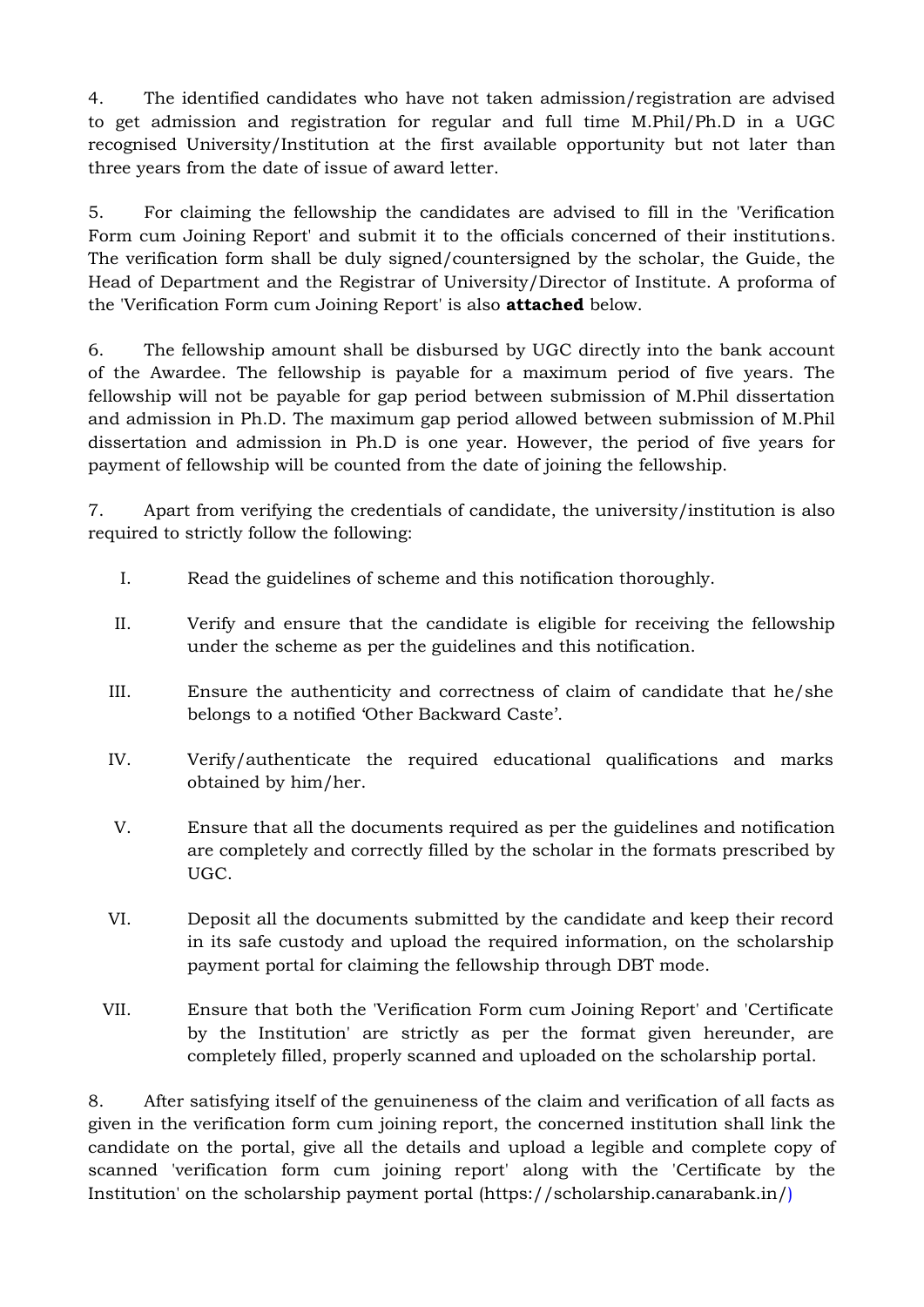9. Once the candidate starts receiving the fellowship, Institution shall ensure that all the claims for Fellowship, HRA and contingency are received regularly by them and the data is uploaded by them in a time bound manner on scholarship portal on monthly basis (before 15th of every month).

10. The data of scholar is required to be uploaded by a 'Maker' and approved by a 'Checker' who should be permanent officials of that university/institution & duly authorised by the Head of Institution to access the scholarship payment portal.

## **Important Note:**

- *I. Strict action, as per law, shall be taken against the scholar for furnishing any type of wrong/misleading information in respect of his/her eligibility and other details for getting the fellowship and for furnishing wrong/misleading information during the tenure of research period. UGC reserves the right to take action/initiate proceedings against such scholars and for recovery of full amount of paid fellowship along with interest.*
- *II. The institution concerned and its officials shall be held responsible if any payment is made to an ineligible scholar on the basis of uploading of wrong/misleading* information on the payment portal. Actionshall be taken against the *institution/officials including blacklisting of the institution and recovery of paid amount of fellowship with interest from the institution/officials concerned.*
- *III. Un-authorised access of the scholarship payment portal shall invite action under the relevant provisions of the Information Technology (IT) Act.*

*\*\*\*\*\*\*\*\*\*\*\*\*\*\*\*\*\*\**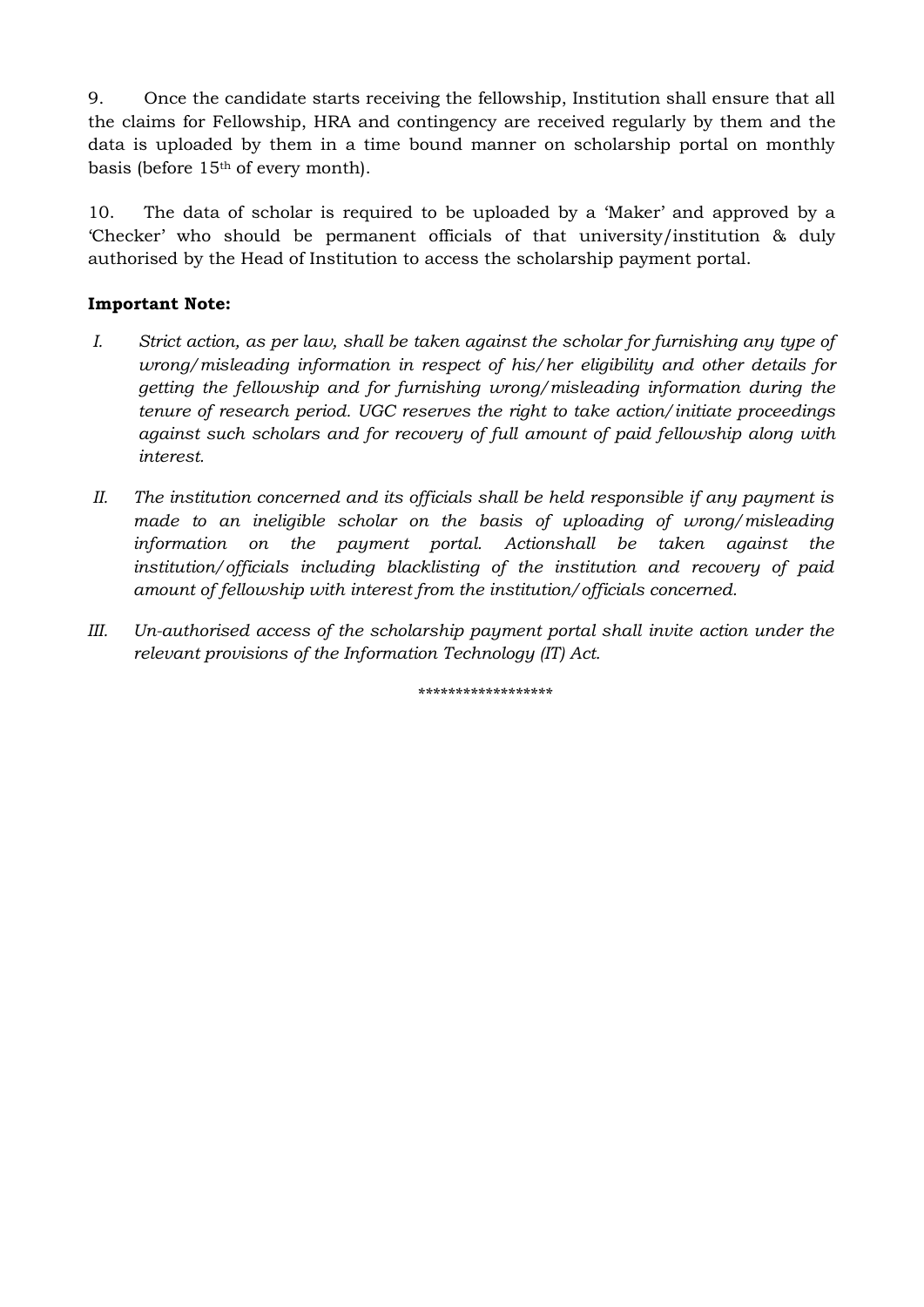## **University Grants Commission New Delhi-110002**

| <b>National Fellowship for Other Backward Classes</b><br>$(NFOBC) - 2019-20$<br>VERIFICATION FORM CUM JOINING REPORT FOR AVAILING FELLOWSHIP<br><b>UNDER THE SCHEME</b> |                                                                                                                                                                                          |  | PHOTOGRAPH<br>OF CANDIDATE |
|-------------------------------------------------------------------------------------------------------------------------------------------------------------------------|------------------------------------------------------------------------------------------------------------------------------------------------------------------------------------------|--|----------------------------|
| $\mathbf{1}$                                                                                                                                                            | Name of Scholar/Candidate                                                                                                                                                                |  |                            |
| $\overline{2}$                                                                                                                                                          | Date of Birth                                                                                                                                                                            |  |                            |
| 3                                                                                                                                                                       | 12 digit unique AADHAAR Number                                                                                                                                                           |  |                            |
| $\overline{4}$                                                                                                                                                          | Whether belong to a notified Other Backward<br>Class (OBC)                                                                                                                               |  |                            |
| $\mathbf 5$                                                                                                                                                             | No. of UGC-NET e-Certificate for eligibility for<br>Assistant Professor                                                                                                                  |  |                            |
| 6                                                                                                                                                                       | NFOBC-2019-20 Award letter Number and<br>UGC-Ref.No.                                                                                                                                     |  |                            |
| $\boldsymbol{7}$                                                                                                                                                        | Year of passing of Master's Degree<br><sub>or</sub><br>equivalent examination                                                                                                            |  |                            |
| 8                                                                                                                                                                       | Percentage of Marks in Master's Degree or<br>equivalent examination                                                                                                                      |  |                            |
| 9                                                                                                                                                                       | Pursuing research for M.Phil or Ph.D                                                                                                                                                     |  |                            |
| 10                                                                                                                                                                      | Date of Admission for M.Phil/Ph.D                                                                                                                                                        |  |                            |
| 11                                                                                                                                                                      | Whether registered for M.Phil/Ph.D                                                                                                                                                       |  |                            |
| 12                                                                                                                                                                      | If already registered, give date of registration                                                                                                                                         |  |                            |
| 13                                                                                                                                                                      | Whether pursuing research through full time<br>regular mode                                                                                                                              |  |                            |
| 14                                                                                                                                                                      | Whether engaged in any type of employment<br>(part-time/ad-hoc/full time or any other)                                                                                                   |  |                            |
| 15                                                                                                                                                                      | Name of University where admitted<br>for<br>M.Phil/Ph.D                                                                                                                                  |  |                            |
| 16                                                                                                                                                                      | Name of Institution where pursuing research                                                                                                                                              |  |                            |
| 17                                                                                                                                                                      | Name, designation and official address of<br>SUPERVISOR. (Only a full time regular teacher<br>of concerned university/institution can act as a<br>supervisor)                            |  |                            |
| 18                                                                                                                                                                      | Whether received (earlier) or receiving any<br>other fellowship/ scholarship/<br>monetary<br>assistance from UGC or any other source for<br>pursuing M.Phil/Ph.D. (If yes, give details) |  |                            |
| 19                                                                                                                                                                      | I hereby declare that each and every fact<br>given above is true and correct. I also<br>authorise UGC to recover any excess/wrong<br>payment from me.                                    |  |                            |
| 20                                                                                                                                                                      | Signature of candidate with date                                                                                                                                                         |  |                            |